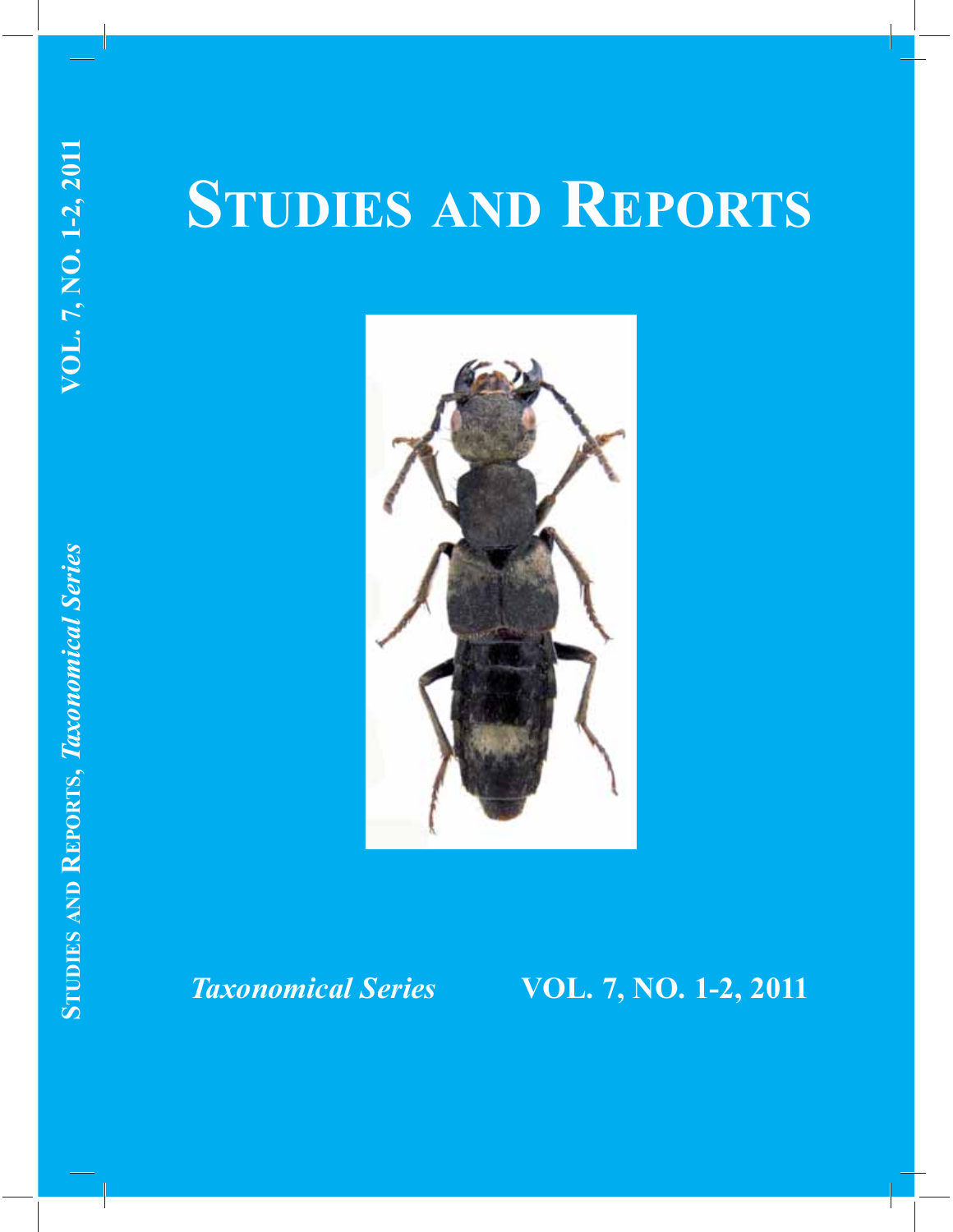#### **Studies and Reports**  *Taxonomical Series* **VOL. 7, NO. 1-2, 2011**

A continuation of Studies and reports of District Museum Prague-East, Taxonomical Series.

Taxonomical Series is an international, scientific reviewed journal. It publishes studies in systematic entomology (especially Coleoptera), catalogues, bibliographies, book reviews, etc

#### **Chief Editor**

#### **Editorial Board**

| Jan Farkač       | Faculty of Forestry and Wood Sciences, Czech University of Life    |
|------------------|--------------------------------------------------------------------|
|                  | Sciences, Prague, Czech Republic                                   |
|                  | Matthias Hartmann Naturkundemuseum Erfurt, Germany                 |
| Jiří Háva        | Private Entomological Laboratory and Collection, Prague-west,      |
|                  | Czech Republic                                                     |
| Oldřich Hovorka  | Semiochemicals Group, Department of Natural Products, Institute of |
|                  | Organic Chemistry and Biochemistry, Academy of Sciences of the     |
|                  | Czech Republic                                                     |
| Tomáš Lackner    | Laboratory of Systematic Entomology, Faculty of Agriculture, The   |
|                  | Hokkaido University, Sapporo, Japan                                |
| Miloslav Rakovič | Dobřichovice, Czech Republic                                       |
| Stanislav Vít    | Genève, Switzerland                                                |
| David W. Wrase   | Berlin, Germany                                                    |
| Petr Zahradník   | Forestry and Game Management Research Institute, Strnady, Czech    |
|                  | Republic                                                           |

#### **This publication is covered by Zoological Records and Entomological Abstracts**

Cover design: Jakub Rolčík - CLARION Production Typeset by: Jakub Rolčík - CLARION Production Printed by: 3P, spol. s r.o. Publisher:  $\frac{1}{2}$ Nakladatelství Jan Farkač, Praha

#### **Address for correspondence:**

Vladimír Novák, Nepasické náměstí 796, CZ - 190 14, Prague 9 - Klánovice, Czech Republic, e-mail: tax.series@centrum.cz<br>Jiří Háva, Private Entomological Laborat Private Entomological Laboratory & Collection, Rýznerova 37/37, Únětice u Prahy , CZ - 252 62 Praha-západ, Czech Republic; e-mail: jh.dermestidae@volny.cz

Published: 1.9.2011 Register: ISSN 1803-1544

Front species: *Miobdelus insignitus* Smetana, sp. nov.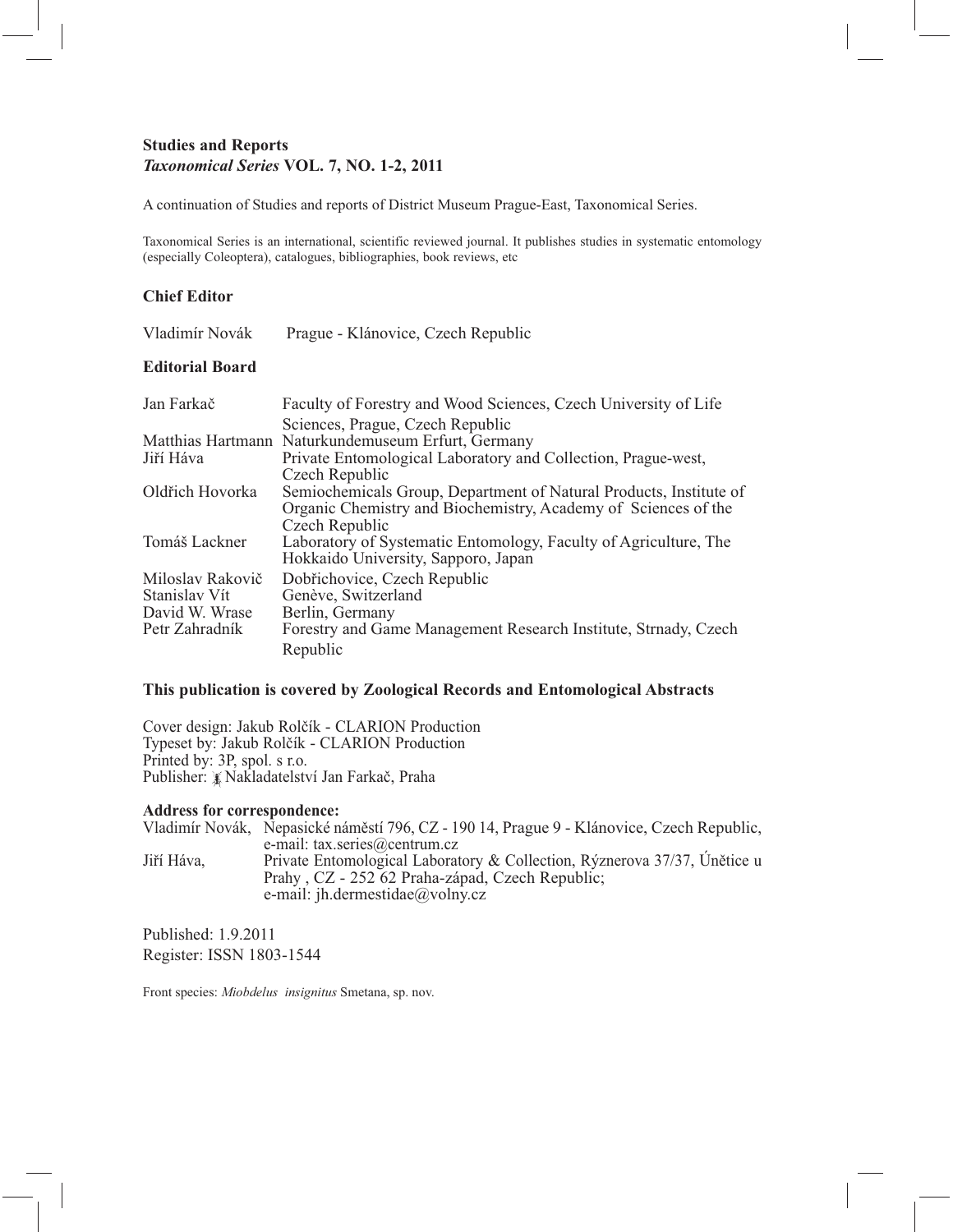#### INSTRUCTIONS TO AUTHORS

The journal Studies and Reports, *Taxonomical Series* is an international journal. It publishes studies in systematic entomology (especially those aimed at Coleoptera), catalogues, bibliographies, book reviews, etc. Only works that have not been published or submitted for print somewhere else can be accepted. In the works, it is necessary to adhere to the topical edition of the international codex of zoological nomenclature.

The manuscripts are accepted in English, German or French language. The translation is provided by the author, the editors arrange only the language revision. The subject matter of each article is responsibility of the author.

The works should have the following structure (in the order listed as follows): A brief and accurate title in the main language, name and surname of author (authors) (the surname in capital letters with the character "&" between the last but one author and last author, the address, including the mail code, key words, abstract, the actual text, acknowledgement, references, summary in the second language, titles of enclosures, enclosures (figures, graphs, tables, photos).

Key words (always in English) – several words characterizing the scope of the article and serving for including the article into reference journals.

An abstract (always in English) – a brief summarization of the article to a maximum extent of 30 lines of the manuscript. In the abstract, taxa of groups of the genus and species are specified in their complete form, including the author and year of their description.

The typical structured text of the work consists of Introduction, Material and Methods, Results and Discussion and possibly Summary or Conclusion. Particular parts can be combined, if necessary (e.g. results with discussion). In justified cases, the structure may be simplified and in short communications, the text of the work need not be structured.

The work (including enclosures) is accepted in one copy, typed single spaced on one side of numbered sheets of regular A4 size.

Black and white enclosures (drawings, graphs, maps, etc.) must be contrast, on quality white paper, arranged in tables and continuously numbered, at most twice as large as their resulting dimension in print (the dimension of the page composition pattern is of 12.6 x 18.7 cm) at least as large as the resulting dimension. Choose the appropriate thickness of lines and roughness of dotting, with taking into account the reduction assumed. Quality colour as well as black and white photos can be accepted only after agreement with editors.

Titles of tables and figures must be comprehensive, with providing sufficient description even without reference to the text of the work. Numbering of tables: Table/Tabelle 1, 2. Numbering of figures: Fig./Figs, Abb. On the side of the text, the author may mark approximate positions of particular enclosures.

In the first reference (also in the abstract) the names of taxa of the groups of the genus and species should be presented complete, including unabridged name of the author and year of the description and possibly present parentheses. In further text, in repeated references, the generic names and names of authors may be abbreviated, with omitting the year of the description, unless confusions can occur.

Data should be written without gaps, months in Roman numeric characters (e.g. 1.vi.1994), with the use of a decimal point (not coma) (e.g. 4.7 mm). In faunistic data, it is necessary to specify: The country (with possible more detailed specification), locality (or other more detailed description), date of finding, number of specimens (possibly also of males and females), name of the author of the finding, of identification, of identification revision, of the collection owner, etc.

Latin abbreviations: Particular data may be expressed by standard abbreviations: centr. = centralis – central; sept. = septentrionalis or bor. = borealis -<br>north; mer. = meridionalis - south; or. = orientalis - east; occ. rev. = revidit – revised by; observ. = observavit – observed by; coll. = collectio - collection. The abbreviations are written after the name (except for simple marking of the collection) and they are connected with "et" = and - e.g.: "A. Novák lgt., det. et coll.", "A. Novák lgt. et det., coll. B. Novák"

The preparation of the manuscript for print can be accelerated if the author also submits the final version of the manuscript (after adjustment based on reviewer opinions, language revision and instructions of editors) on a diskette compatible with PC IBM (preferably in the text editor Word for Windows) together with one hard copy.

Directions for computer processing: Use only left justification of the text. Do not divide words at the end of lines. Use the key "Enter" for termination of paragraphs only, not for termination of lines. Do not arrange the text into columns. Chapters should be separated by single spaces. Numeric characters 1 and 0 must not be replaced by letters 1 and O. For males, it is necessary to use the character § (paragraph), for females character \* (asterisk), doubled<br>in the case of plural and with a gap between the number and charac of particular genders by hand.

Write everything in usual letters. Italics should be used for names of *genera, subgenera, species* and *subspecies* (not for higher taxonomical units) and not for authors of taxa, years and abbreviations ssp., sp., spp., etc. (e.g.: "*Aporia crataegi* (Linnaeus, 1758). Caterpillars on *Prunus* sp."). In chapter References, use italics for *names of journals and books (including language equivalents in parentheses).* NAMES OF CHAPTERS: INTRODUCTION, MATERIAL AND METHODS, RESULTS, REFERENCES, etc.

References:

The following examples should be observed for references in the text: Novák (1970), (Novák 1970), Neumann & Starý (1970), (Neumann & Starý 1970), Smith et al. (1972) (in the case of more than two authors). All the works quoted in the text must be included into the list of references.

In the list of references at the end of the article, only works quoted in the text should be presented. AUTHORS should be written in capital letters in this list (e.g. BALTHASAR V.) in alphabetical order; works of one author in chronological order, in the case of works of the same author from one year marked a, b, c ... after the year, without gap.

In journals, specify the volume, the issue in parentheses after the volume (this is always necessary, if pagination is used in the journal for each issue independently), pages (from-to) after the colon and gap (e.g.: 17: 75-124). Complete (not abbreviated) names of journals should be written with the use of italics. Capital letters should be used for first letters in the name in the case of substantives and adjectives, lowercase letters should be otherwise used. The following specifications are necessary for references to books: The author, year of issuing, name, place of issuing, publishing house and number of pages (pp.) or possibly of tables. Use the italics.

In the case of works that appeared in other than Roman script (Cyrillic, Arabic letters, Chinese and Japanese characters, etc.) use either the transcription into Latin letters in accordance with the west-European standard, and/or present the name in parentheses in English or in some other congress language, as far as it was used in the name or summary, however, always in a uniform manner throughout the list of references.

The authors will receive their works for proofreading. No fee is paid for the works. The authors will obtain PDF file of each original work free, the authors can order for delivery complete issue and separate reprints of their original work.